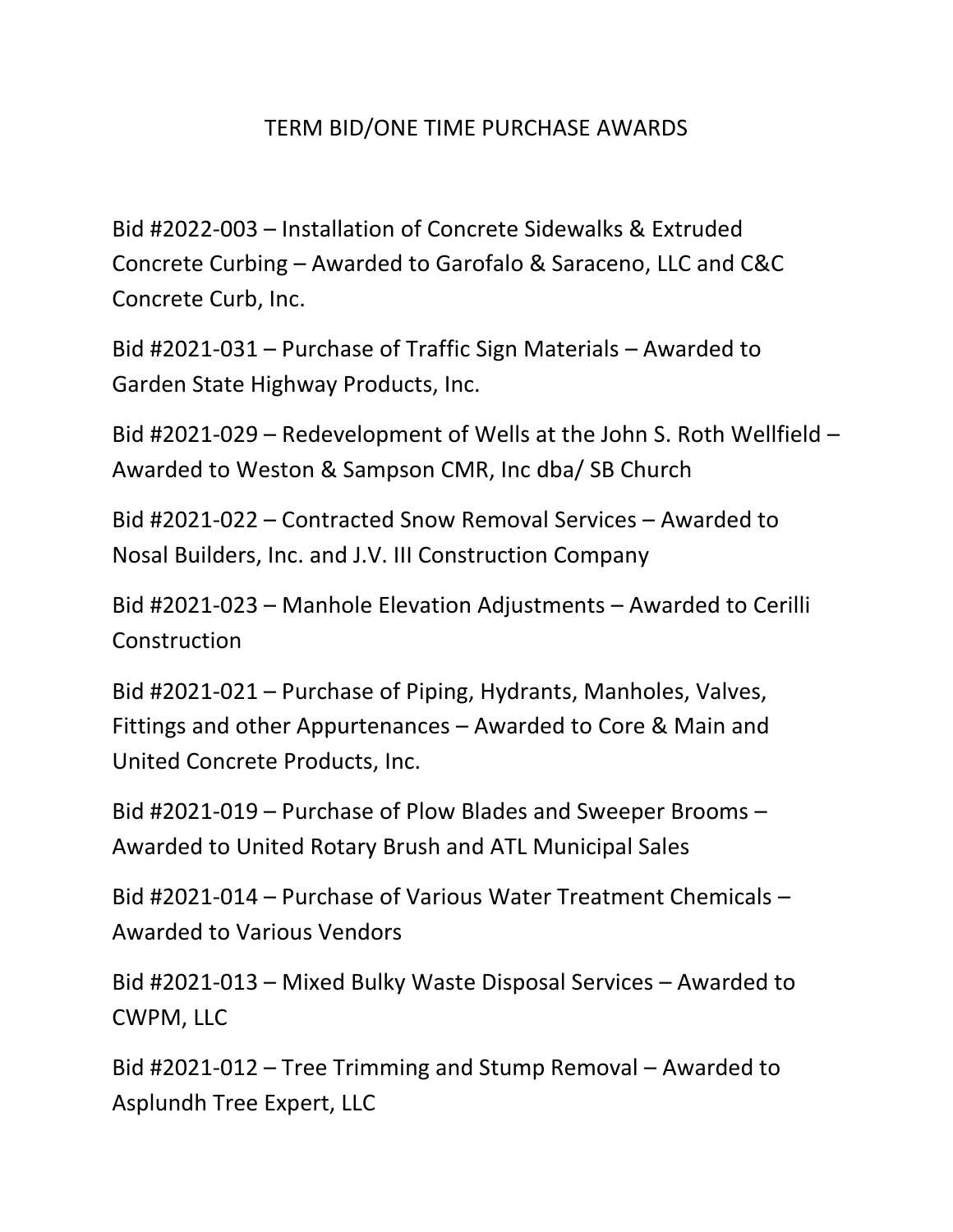Bid #2021-010 – Installation of Concrete Sidewalks & Extruded Concrete Curbing – Awarded to Garofalo & Saraceno and Natale Concrete Construction

Bid #2021-003 – Contracted Landscaping Services – Awarded to Central CT Services, LLC

Bid #2020-026 – Water Quality Testing Services – Awarded to GeoInsight, Inc.

Bid #2020-025 – Turf Care Services – Awarded to Diamond Landscapes & Athletic Fields, Inc.

Bid #2020-018 – Laboratory Testing Services – Awarded to Phoenix Environmental Labs

Bid #2020-017 – Road Materials and Screenings – Awarded to Various Vendors

Bid #2020-016 – Purchase of Piping, Hydrants, Manholes, Valves, Fittings, and other Appurtenances – Awarded to Various Vendors

Bid #2020-008 – Rental of Various Equipment with Operators – Awarded to Various Vendors

Bid #2020-012 – Printing of City Letterhead, Business Cards, and Envelopes – Awarded to Compumail Corp. of CT Inc.

Bid #2020-010 – Tree Trimming and Stump Removal – Awarded to Asplundh Tree Expert, LLC

Bid #2020-007 – Purchase of Recreational Garments – Awarded to Printer's Ink, LLC/Express Press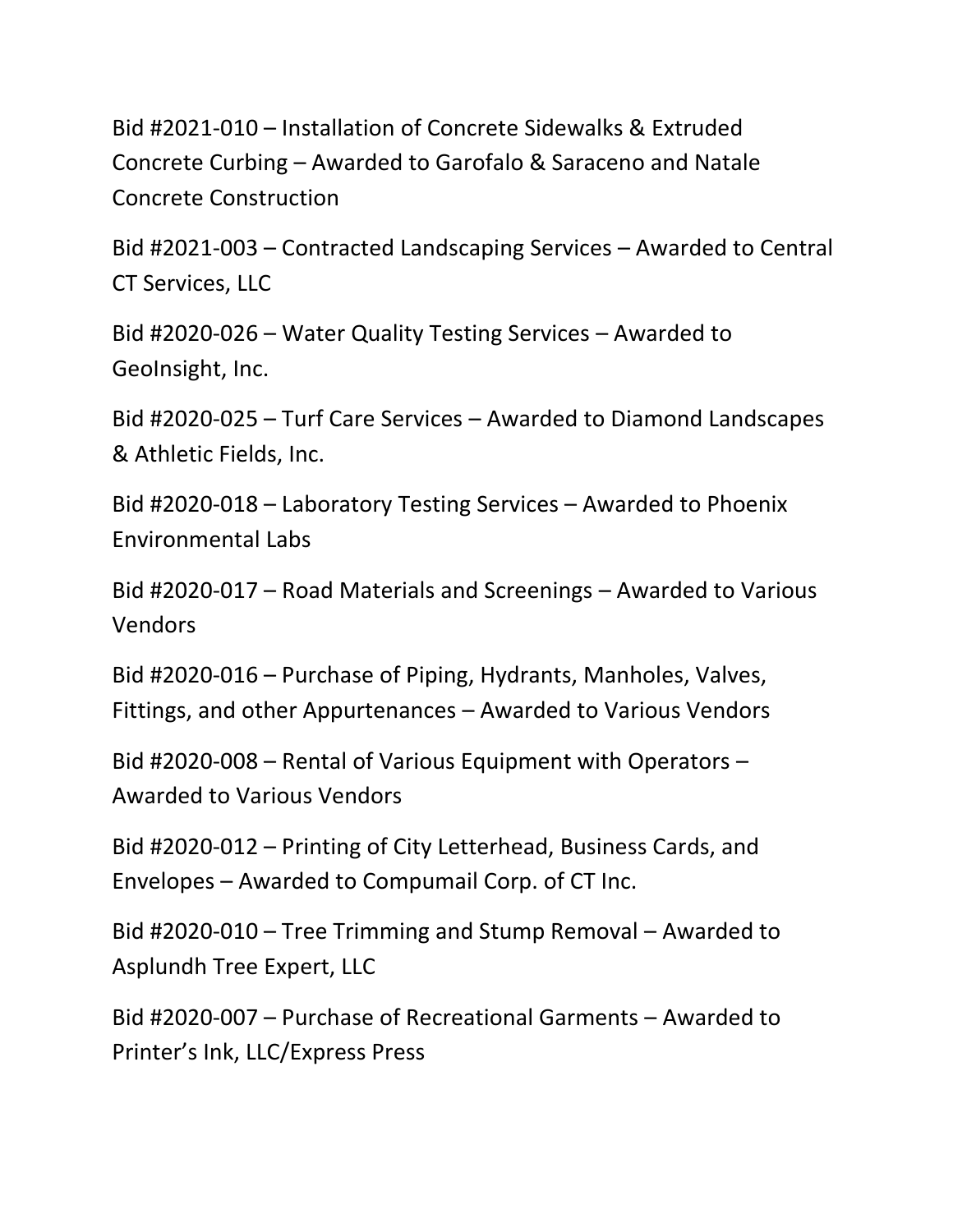Bid #2020-003 – Rental of Various Equipment Without Operators – Awarded to Various Vendors

Bid #2020-001 – Purchase of Traffic Sign Materials – Awarded to Lightle Enterprises and 3M Company

Bid #2019-024 – Processing and Recycling of Mixed Recyclables – Awarded to Murphy Road Recycling, LLC

Bid #2019-023 – Recycling of Corrugated Cardboard – Awarded to Murphy Road Recycling, LLC

Bid #2019-022 – Manhole Elevation Adjustments – Awarded to Cerilli **Construction** 

Bid #2019-021 – Purchase of Piping, Hydrants, Manholes, Valves, Fittings and Other Appurtenances – Awarded to Various Vendors

Bid #2019-014 – Purchase of Various Water Treatment Chemicals "As Needed" – Awarded to Various Vendors

Bid #2019-013 – Tree Trimming and Stump Removal – Awarded to Asplundh Tree Expert, LLC

Bid #2019-04 – Installation of Concrete Sidewalks and Extruded Concrete Curbing – Awarded to Garofalo & Saraceno, LLC and Natale Concrete Construction

Bid #2018-024 - Contracted Landscaping Services – Awarded to Diamond Landscapes & Athletic Fields, Inc.

Bid #2018-023 – Purchase of Heavy Duty Roll Offs – Awarded to Wastequip Manufacturing Co., LLC.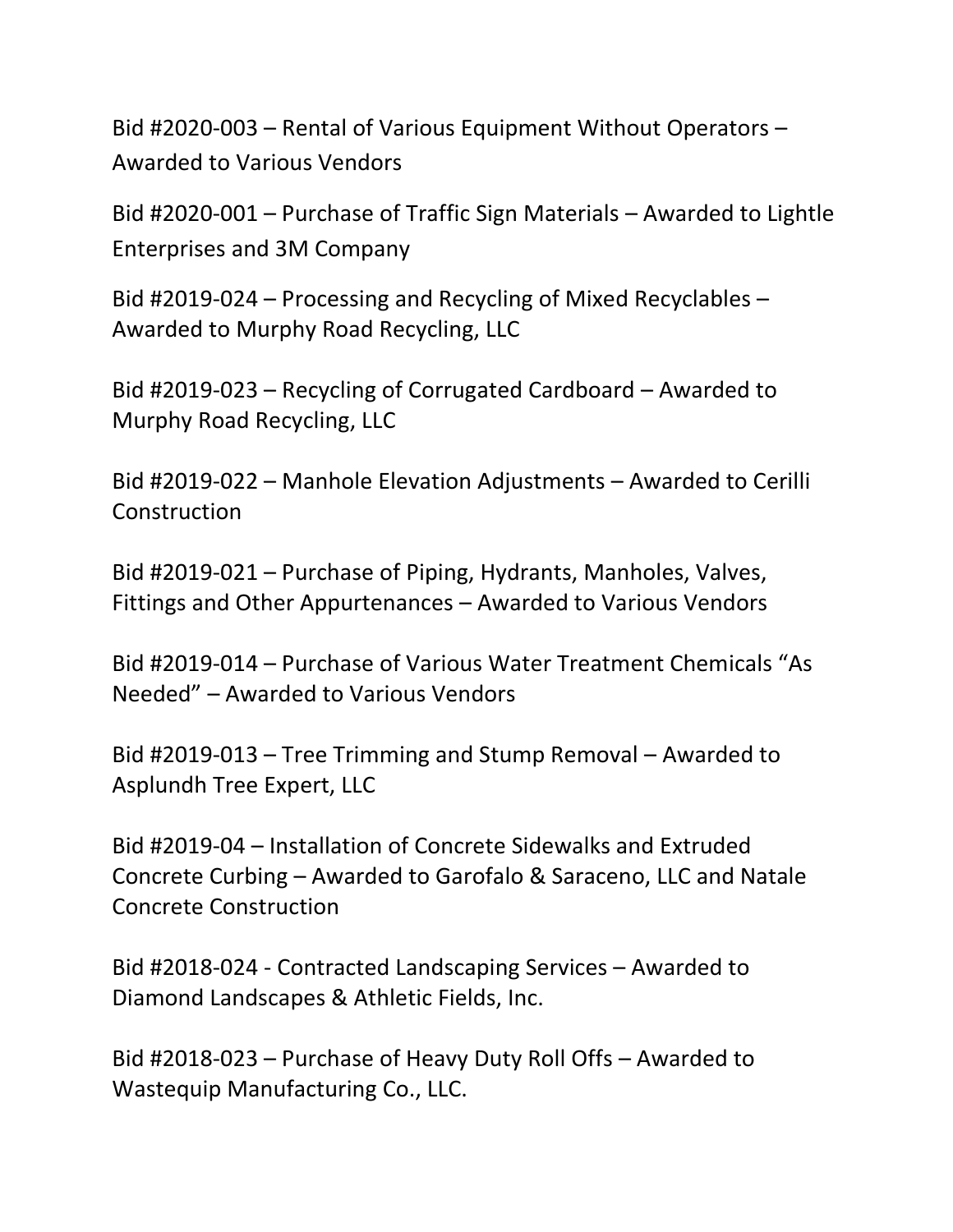Bid #2018-016 – Contracted Snow Removal Services – Awarded to Various Vendors

Bid #2018-015 – Purchase of Plow Blades and Sweeper Brooms – Awarded to Various Vendors

Bid #2018-012 – Purchase of Piping, Hydrants, Manholes, Valves, Fittings, etc. – Awarded to Various Vendors

Bid #2018-011 – Contracted Leaf Composting and Recycling Services – Awarded to Kolman Farms

Bid #2018-010 – Laboratory Testing Services – Awarded to Phoenix Environmental Laboratories, Inc.

Bid #2018-009 – Contracted Street Sweeping Services – Awarded to Hi-Tech Sweeping and Power Vac, LLC

Bid #2018-006 – Printing of City Letterhead, Business Cards and Envelopes – Awarded to Budget Printers and Embroiderers

Bid #2018-003 – Tree Trimming and Stump Removal – Awarded to Asplundh Tree Expert, LLC

Bid #2017-027 – Rental of Various Equipment with Operators – Awarded to Various Vendors

Bid #2017-026 – Rental of Various Equipment without Operators – Awarded to Various Vendors

Bid #2017-022 – Purchase of Traffic Sign Materials – Awarded to Garden State Highway and Osburn Associates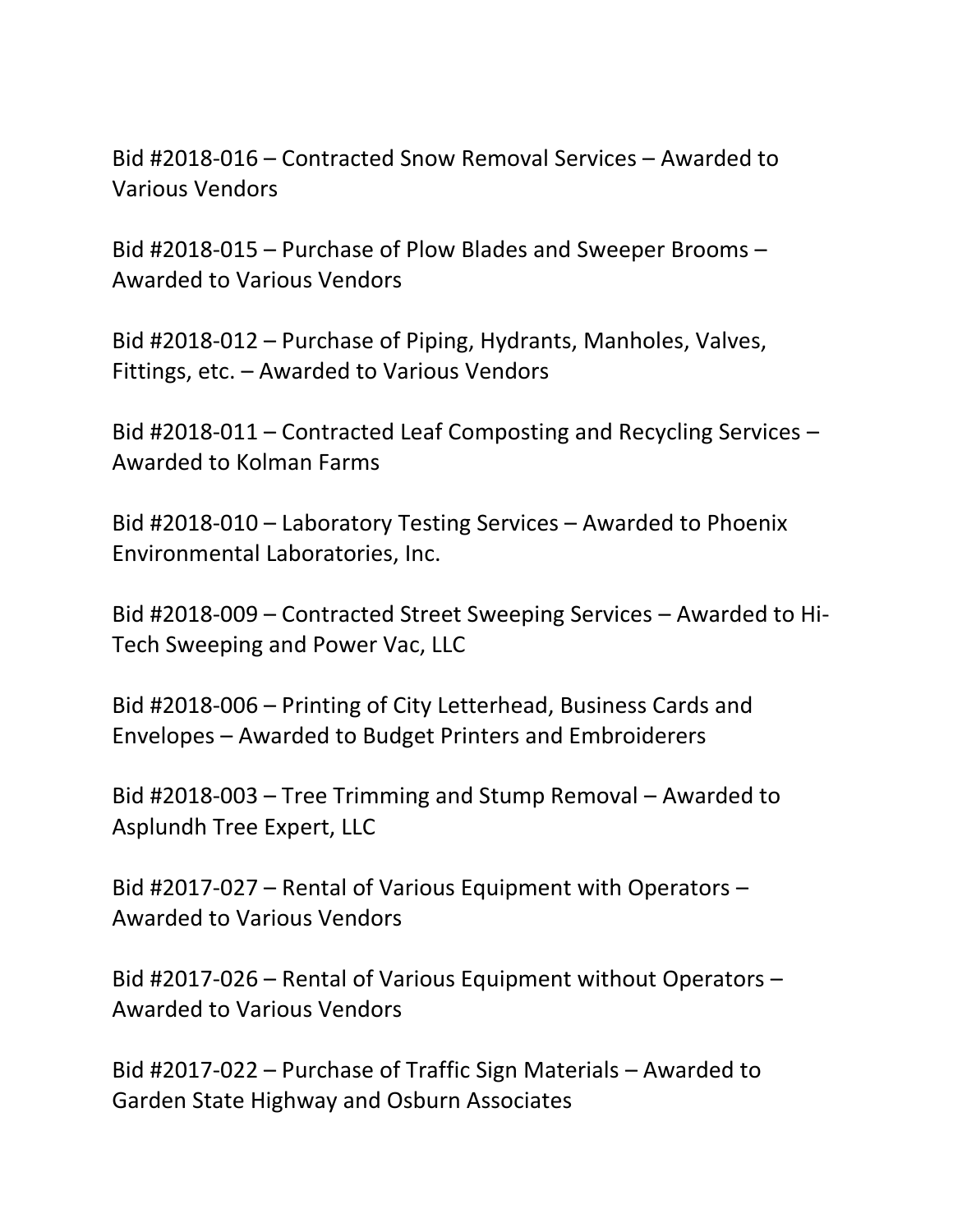Bid #2017-021 – Purchase of Heavy Duty Roll-Offs – Awarded to Wastequip Manufacturing Co., LLC

Bid #2017-015 – Purchase of Various Water Treatment Chemicals – Awarded to Various Vendors

Bid #2017-014 – Tree Trimming and Stump Removal Services – Awarded to Asplundh Tree Expert, LLC

Bid #2017-009 – Redevelopment of Wells 1-10 at J.S. Roth Wellfield – Awarded to Layne Christensen Co.

Bid #2017-008 – Purchase of One (1) Ford Explorer XLT 4DR 4X4 and One (1) 2017 Ford Fusion (SE) AWD – Awarded to MHQ Inc.

Bid #2017-006 – Transportation Services for City Programs – Awarded to Dattco, Inc.

Bid #2017-005 – Purchase of Recreational Garments – Awarded to CCP **Industries** 

Bid #2016-032 – Purchase of Heavy Duty Rolls-Offs – Awarded to Custom Container Solutions, LLC

Bid #2016-031 – Water Quality Testing Services – Awarded to Geoinsight, Inc.

Bid #2016-030 – Turf Care Services – Awarded to Trugreen

Bid #2016-028 – Purchase of Cold Water Meters – Awarded to Ti-Sales, Inc.